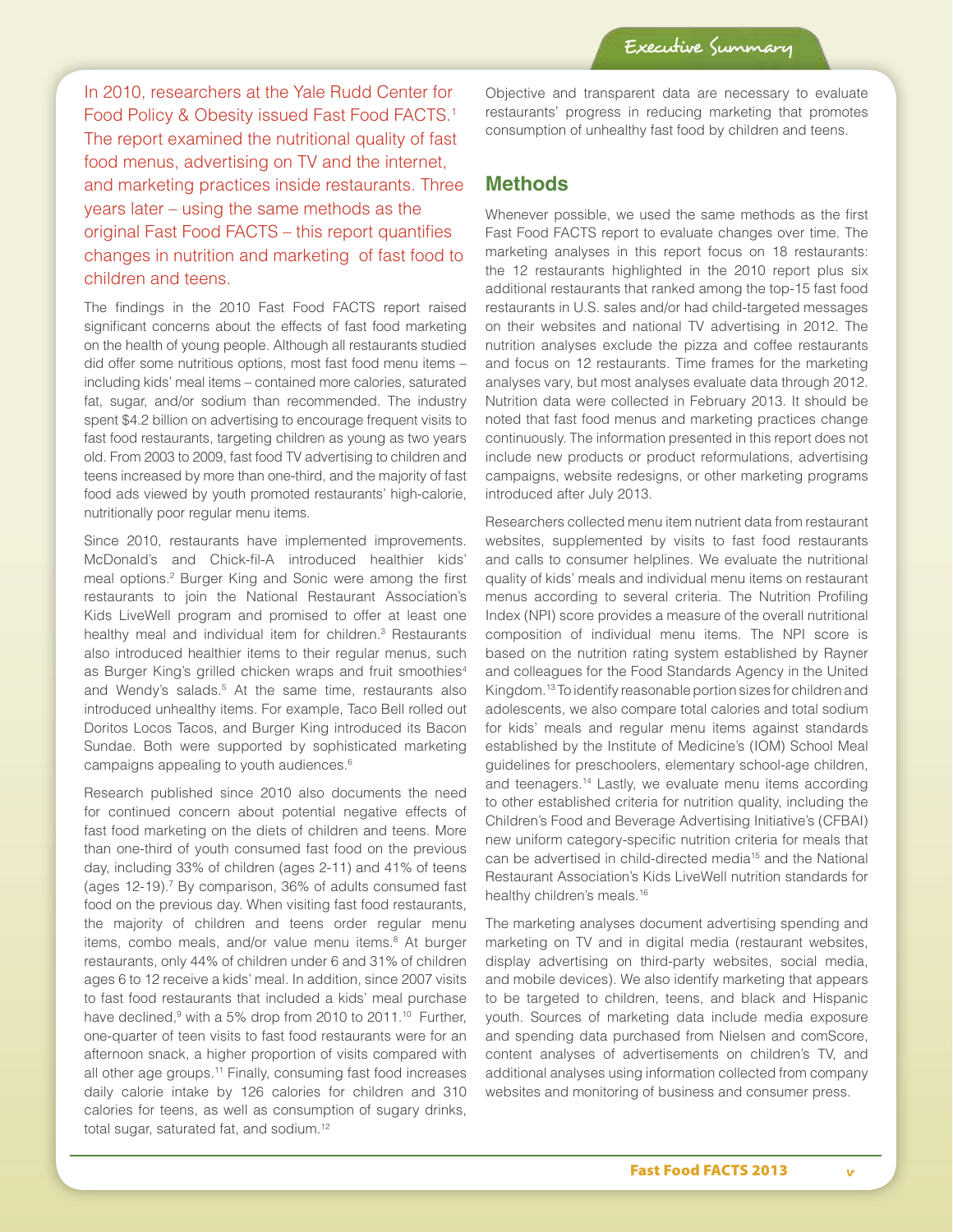# **Nutrition results**

Kids' meal options have improved since 2010. Most restaurants offer more healthy sides and beverages and some also offer healthy main dishes for their kids' meals. Restaurants also added a few new healthy options to their regular menus. However, nearly all items on fast food menus – including kids' meal items – exceed recommended levels of calories, saturated fat, sodium, and/or sugar for children and teens.

From 2010 to 2013, the nutritional quality of individual items offered with kids' meals improved at some restaurants. All restaurants except Taco Bell offered at least one healthy side option for their kids' meals; three-quarters of restaurants with kids' meals increased healthy beverage options; and McDonald's introduced half-portions of french fries and apples as the default sides in Happy Meals. There was also a 54% increase in the number of different kids' meals available, consisting of a kids' main dish, side, and beverage. In total, the 12 restaurants examined in 2013 with special kids' menus offered 5,427 possible kids' meal combinations.

However, there was no change in the percent of kids' meal combinations that qualified as healthy meals for children. As in 2010, less than 1% of all kids' meal combinations met recommended nutrition standards: just 33 possible kids' meals met all nutrition criteria for elementary school-age children and 15 met standards for preschoolers. Kids' meal main dishes were especially problematic. Only five restaurants (Subway, Burger King, Taco Bell, Arby's, and Jack in the Box) offered even one kids' meal main dish option that was not too high in saturated fat and/or sodium. Further, just 3% of kids' meal combinations met the industry's own revised CFBAI nutrition standards or Kids LiveWell standards.

On regular menus, there was also a dramatic increase in the number of menu items offered by fast food restaurants, but the proportion of healthy versus unhealthy menu items remained the same. From 2010 to 2013, McDonald's, Subway, Burger King, and Taco Bell averaged 71 additional menu items per restaurant (+35%), and the number of snack and dessert items offered increased 88%. McDonald's continued to have the highest proportion of menu items that met nutrition criteria for teens (24%). At Burger King, Subway, and Wendy's, no more than 20% of items qualified as nutritious. McDonald's, Subway, Taco Bell, and Sonic did advertise healthy menus consisting of items they designated as healthier or lowercalorie. However, less than half of healthy menu items at McDonald's, Subway, and Sonic met all nutrition criteria. Healthy menus from Subway and Sonic were less likely to meet nutrition criteria in 2013 than in 2010. In addition, all restaurants continued to offer large or extra-large soft drinks with 350 to 850 calories per serving and burger restaurants offered large french fries with 470 to 610 calories.

## **Marketing results**

In 2012, fast food restaurants spent \$4.6 billion in total on all advertising, an 8% increase over 2009. For context, the biggest advertiser, McDonald's, spent 2.7 times as much to advertise its products (\$972 million) as all fruit, vegetable, bottled water, and milk advertisers combined (\$367 million).

On average, U.S. preschoolers viewed 2.8 fast food ads on TV every day in 2012, children (6-11 years) viewed 3.2 ads per day, and teens viewed 4.8 ads per day. Six companies were responsible for more than 70% of all TV ads viewed by children and teens: McDonald's, Subway, Burger King, Domino's, Yum! Brands (Taco Bell, Pizza Hut, KFC), and Wendy's.

### Marketing to children

There were a few positive developments in fast food marketing to children. From 2009 to 2012, total fast food TV advertising seen by children ages 6 to 11 declined by 10%. McDonald's and Burger King (the two biggest advertisers in 2009) reduced their advertising to children by 13% and 50%, respectively. Marketing to children on the internet also declined. Three popular child-targeted websites (Dairy Queen's DeeQs.com, McDonald's LineRider.com, and Burger King's ClubBK.com) were discontinued, as was McDonald's site for preschoolers (Ronald.com). Just one site (HappyMeal.com) had more than 100,000 monthly unique child visitors in 2012, compared with four sites in 2009.

However, there are many reasons for continued concern. Despite the decline in TV advertising to 6- to 11-year-olds, advertising to very young children (ages 2-5) did not change from 2009 to 2012, and the majority of fast food restaurants stepped up their TV advertising to children. Among the top-25 advertisers, 19 increased advertising to preschoolers, and 14 increased ads to older children. Of note, Domino's and Wendy's increased advertising to children by 44% and 13%, respectively, which were approximately six times their rates of increase in advertising to teens. Further, McDonald's continued to advertise more to children than to teens or adults on TV – the only restaurant to do so. On the internet, McDonald's also placed 34 million display ads for Happy Meals per month – up 63% from 2009. Three-quarters of Happy Meal ads appeared on kids' websites, such as Nick. com, Roblox.com, and CartoonNetwork.com. In addition, child-targeted advergames (i.e., branded games) have gone mobile with McDonald's "McPlay" and Wendy's "Pet Play Games" mobile apps.

A few restaurants did advertise their healthier kids' meals, but kids' meals represented only one-quarter of fast food ads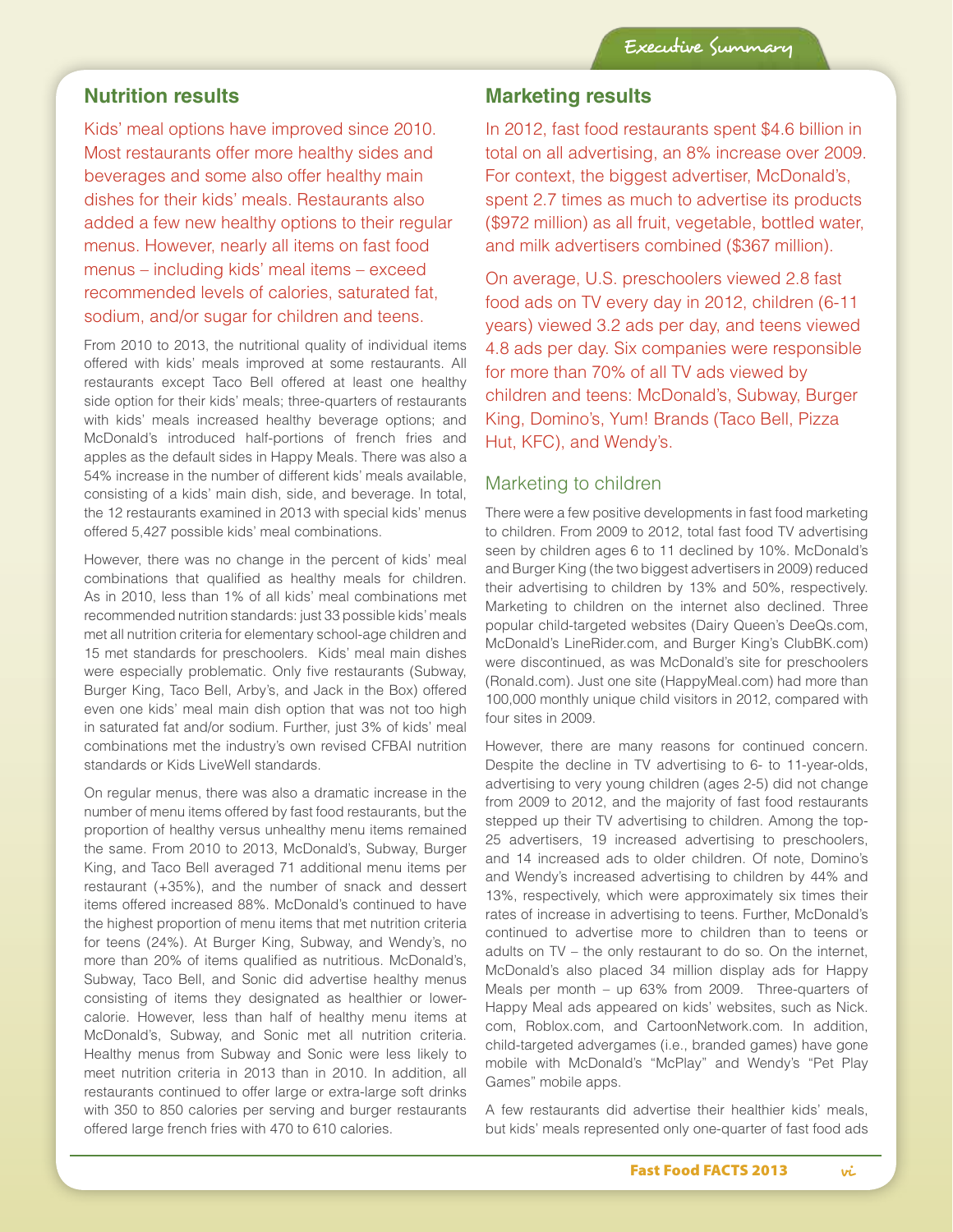viewed by children on TV. McDonald's Happy Meals were the most frequently advertised products to children, followed by Domino's pizza, Subway sandwiches, Wendy's lunch/ dinner items, and Pizza Hut pizza. Burger King and Subway kids' meals ranked 16 and 19, respectively. In apparent contradiction of Children's Advertising Review Unit (CARU) guidelines that advertising to children must focus primarily on the product being sold (i.e., food),<sup>17</sup> Subway placed ads with a primary focus on the brand (not the food) on children's networks, and Burger King placed ads that focused primarily on child-targeted promotions. In addition, Wendy's and Subway advertised regular menu items – including Frostys, Baconator burgers, and Footlong sandwiches – directly to children on children's networks, including Nickelodeon and Cartoon Network. McDonald's advertised its Filet-o-fish sandwich and other regular menu items on kids' websites, including Nick.com and CartoonNetwork.com.

#### Marketing to teens

There were fewer positive trends in fast food marketing to teens. The overall nutritional quality of fast food products advertised to teens on TV did improve. Although the average number of fast food TV ads viewed by teens did not change from 2009 to 2012, average calories in TV ads viewed declined 16%, and the proportion of calories from sugar and saturated fat improved from 37% in 2010 to 28% in 2013. In addition, the number of display ads placed by fast food restaurants on youth websites declined by more than half, from 470 million ad views per month in 2009 to 210 million in 2012.

However, several restaurants continued to target teens directly with marketing for unhealthy products. Although teens watch 30% less TV than do adults, they saw as many or more TV advertisements for Taco Bell, Sonic, and Starbucks compared with adults. Thus these restaurants likely purchased advertising in media viewed by relatively more adolescents than adults. Burger King Smoothies were the only nutritious regular menu item among those advertised most frequently to teens. In addition, three restaurants substantially increased their display advertising on youth websites: KFC (+138%), Subway (+450%), and Starbucks (+330%). In contrast to the decline in child visits to restaurant websites, the number of teen visitors increased for more than half of the websites analyzed both in 2010 and 2013, including Subway. com (+102%), Starbucks.com (+92%), and McDonald's.com (+75%). Three fast food websites (PizzaHut.com, McDonalds. com, and Dominos.com) averaged 270,000 or more unique teen visitors per month.

Further, fast food marketing via mobile devices and social media – media that are popular with teens<sup>18,19</sup> – grew exponentially in the three years examined. Fast food restaurants placed six billion display ads on Facebook in 2012, 19% of all their online display advertising. Dunkin' Donuts and Wendy's placed more than one-half of their online ads on Facebook. Starbucks was most popular on social media, with 35 million Facebook

likes and 4.2 million Twitter followers, followed by McDonald's and Subway, which each had 23+ million Facebook likes and 1.4+ million Twitter followers. From 2010 to 2013, increases in the number of Facebook likes and Twitter followers ranged from 200% to 6400%. Six fast food restaurants had more than 10 million likes on Facebook in 2013. Taco Bell's YouTube videos were viewed nearly 14 million times. In addition, ten restaurants offered branded smartphone apps with interactive features, including order functions and special offers. Papa John's and Pizza Hut mobile apps averaged 700,000+ unique visitors per month.

# Targeted marketing to racial and ethnic minority youth

Fast food restaurants also continued to target black and Hispanic youth, populations at high risk for obesity and related diseases.20 Increased advertising on Spanish-language TV raises special concerns. Combined advertising spending on Spanish-language TV by all fast food restaurants increased 8% from 2009 to 2012. KFC and Burger King increased their spending by 35% to 41% while reducing Englishlanguage advertising, and Domino's and Subway increased Spanish-language advertising by more than 15%. Hispanic preschoolers' exposure to fast food ads on Spanish-language TV increased by 16% reaching almost one ad viewed per day. They also saw 100 more of these ads than older Hispanic children or teens saw. However, just 5% of Spanish-language ads viewed by Hispanic children promoted kids' meals.

As in 2009, black children and teens saw approximately 60% more fast food ads than white youth, due largely to greater TV viewing. However, advertising for Starbucks, Popeyes, Papa John's, and some Burger King products appeared during programming watched relatively more often by black youth. Black and Hispanic youth were more likely than their white and non-Hispanic peers to visit one-third or more of all fast food websites. For instance, Hispanic youth were 30% more likely to visit HappyMeal.com, and black youth were 44% more likely to visit the site.

### **Recommendations**

This report documents a few positive developments in the nutritional quality of fast food menu offerings and marketing to children. However, the pace of improvement is slow and unlikely to reduce young people's overconsumption of highcalorie, nutritionally poor fast food.

## Fast food restaurants must do more to improve the overall nutritional quality of the products they sell.

■ Participating restaurants are only required to apply CFBAI nutrition standards to kids' meals presented in their advertising,<sup>21</sup> while Kids LiveWell restaurants must offer